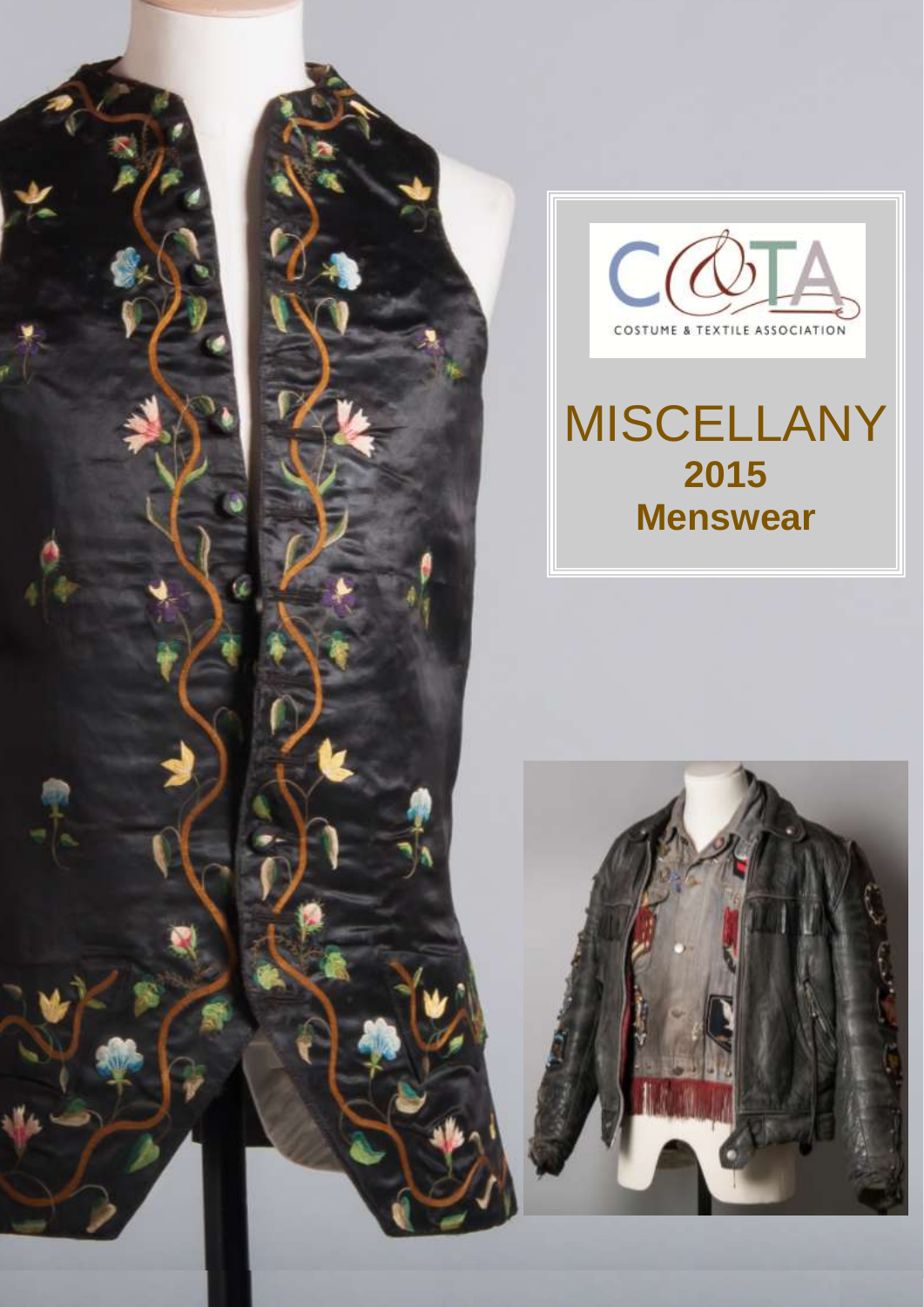### **Menswear in the Norfolk Museums Service collections**

When considering the theme for Miscellany 2015, I took the lead from two very different people associated with the C&TA. This year two men have made an impact on the C&TA and the costume and textiles collections of the Norfolk Museums Service, and this led me to think that an issue devoted to men's fashions would be both timely and interesting. The wardrobe of Maurice Walker, late husband of Ursula Sharpely-Walker, a previous Chair of the C&TA, has expanded the NMS's collections of male dress exponentially. Here is a man with 45 suits and an outfit for all occasions and activities. Will we see his like again?

Geoffrey Squire was a fashion curator and historian who I knew slightly from my days at the Victoria and Albert Museum. When he moved to Norwich he joined the C&TA and subsequently left a generous bequest of money and his extensive library. Both men have added considerably to our knowledge of men's dress.

However, they are not typical and I wanted Miscellany to raise awareness of the richness of the menswear collections in the NMS, so we look at 18<sup>th</sup>-century waistcoats as well as 20<sup>th</sup>- and 21<sup>st</sup>century street style. Two "men about town" show that, although contemporary men may opt for an understated style in their working lives, they hanker after more freedom in their leisure hours.

One slight disappointment was the collection of men's swimwear. I had thought this would be a rich vein but after the colourful one-pieces of the early  $20<sup>th</sup>$  century, men seemed to have been lumbered with basic black knitted or acrylic shorts with little shape and no style. It was an interesting finding in itself that men were so badly served by the swimwear fashion industry. Perhaps once men's swimming trunks became more minimal the interest and excitement was to be found in them exposing their pectorals.

Many thanks to all the contributors, especially volunteer Sally Brown, who has photographed so much of the collection and did her best with the uninspiring men's trunks.

#### **Vanessa Trevelyan, Guest Editor**

|                                                                                                                                                                                | Page      |
|--------------------------------------------------------------------------------------------------------------------------------------------------------------------------------|-----------|
| Chair's Letter, Joy Evitt                                                                                                                                                      | 3         |
| One Man's Wardrobe, Lisa Little                                                                                                                                                | $4 - 5$   |
| Menswear Collections in Norwich Castle Study Centre, Shirehall<br>Ruth Battersby-Tooke                                                                                         | $6 - 7$   |
| Men About Town, Vanessa Trevelyan in conversation with<br>Professor Last, Vice Chancellor, Norwich University of the Arts and<br>Steve Miller, Head of Norfolk Museums Service | $8 - 9$   |
| Masculine habits: a manuscript by Geoffrey Squire, Jenny Daniels                                                                                                               | $10 - 11$ |
| Bespoke Tailoring in Norwich, Helen Hoyte                                                                                                                                      | 12        |
| 20th Century Men's Bathing, Vanessa Trevelyan                                                                                                                                  | 13        |
| Unashamed luxury, waistcoats in the 18th century, Vanessa Trevelyan and<br>Ruth Battersby-Tooke                                                                                | 14 - 15   |
| Men's Street Style in the 20 <sup>th</sup> Century, Ruth Battersby-Tooke                                                                                                       | $16 - 18$ |
| <b>C&amp;TA News</b>                                                                                                                                                           | 18 - 20   |
|                                                                                                                                                                                |           |

**Cover:** 

**Contents**

Left - Greaser jacket NWHCM : 1973.221, full details on page 16

Right - 18th-century waistcoat NWHCM : 1965.651, black satin waistcoat , 1760-70, silk embroidered with roses, pansies, carnations and leaves, horn buttons covered in black satin and embroidered rose buds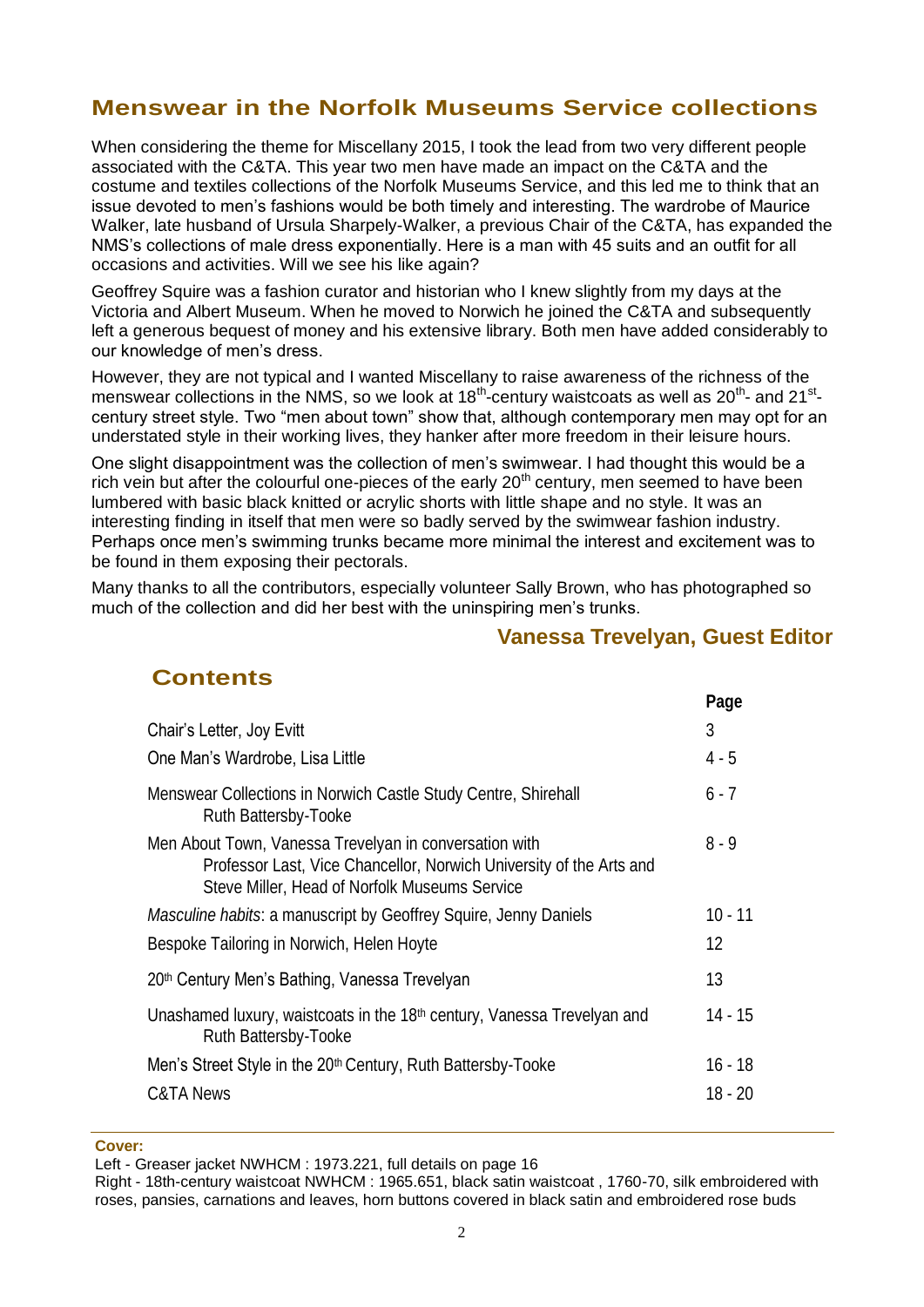### **Chair's Letter**

This edition of Miscellany is based on Menswear, an interesting topic that is rarely covered so I am sure it will be a fascinating read. Our thanks must go to Vanessa Trevelyan, as Guest Editor, Maggie Johnson for her presentation skills and all who have written articles or helped in any way.

We try to provide members with a varied and interesting programme but there are a few old favourites that we like to continue such as the New Members' Tea Party in February where Committee members welcome those who have joined us and explain the aims of the C&TA. A tour of the Study Centre conducted by Ruth Battersby Tooke is also available as part of the introduction.

Since Noticeboard in March there have been some very interesting events. We took part in the Vintage Show during Norwich Fashion Week where we provided some costumes from our Resource Collection for the event at The Puppet Theatre. The outfits were a success and much admired.

At our AGM this year we sadly said goodbye to Committee members, Jeanne Southgate and Jill Sharpe. Both had been very valuable members and will be missed.

We were delighted to hear that Helen Hoyte, one of our Vice Presidents, was awarded an MBE in the Queen's Birthday Honours list for her services to Norfolk and the promotion of Norwich Textiles. Helen continues to research, volunteer at the Study Centre and gives talks on Norwich Shawls. An amazing example and inspiration to us all especially as she is so willing to share her knowledge.

The History Wardrobe provided us with an entertaining and interesting talk on silk in June and as usual they were very amusing and educational. This event has become an annual one and we look forward to next year's on those who made Victorian costume.

The C&TA continues to promote Costume and Textiles in Norwich and with the cutbacks in the Museum Service we hope we can help both financially and with volunteers. The generous bequest from Geoffrey Squire has enabled us to promote contemporary textiles as well as help the Norwich Museums. At the moment, a sub-committee led by Jenny Daniels is planning an exhibition, 'Norwich Shawls: Past Glory, Present Inspiration' at The Hostry in October 2016 where there will be shawls from private collections as well as contemporary textile work inspired by the 19<sup>th</sup>-century shawls. An event not to be missed!

The Committee decided to recognise the valuable work done by Ruth Battersby Tooke and Lisa Little by presenting them with Honorary Memberships. Their enthusiasm for the collection makes our support even more of a pleasure. At the moment we are working on a Skill Sharing programme with the Study Centre.

During the year I have been very grateful for the help and support of all our Committee and members. It was wonderful to receive so many offers from members to be models at our Fashion Shows where we are able to show off our resource collection. We recently completed Vintage Fashion Shows and displays of Norwich Shawls as part of HEART's Heritage Open Day at the Guildhall. We had a wonderful time and hope that we have increased our membership in the process.

We will be helping with the Fashion and Passion Event at the Castle on the 28<sup>th</sup> November where the theme will be Underwear! Keep your eyes on the website for future events and developments.

Thank you all for your continued support, it is much appreciated and do enjoy Miscellany.

**Joy Evitt**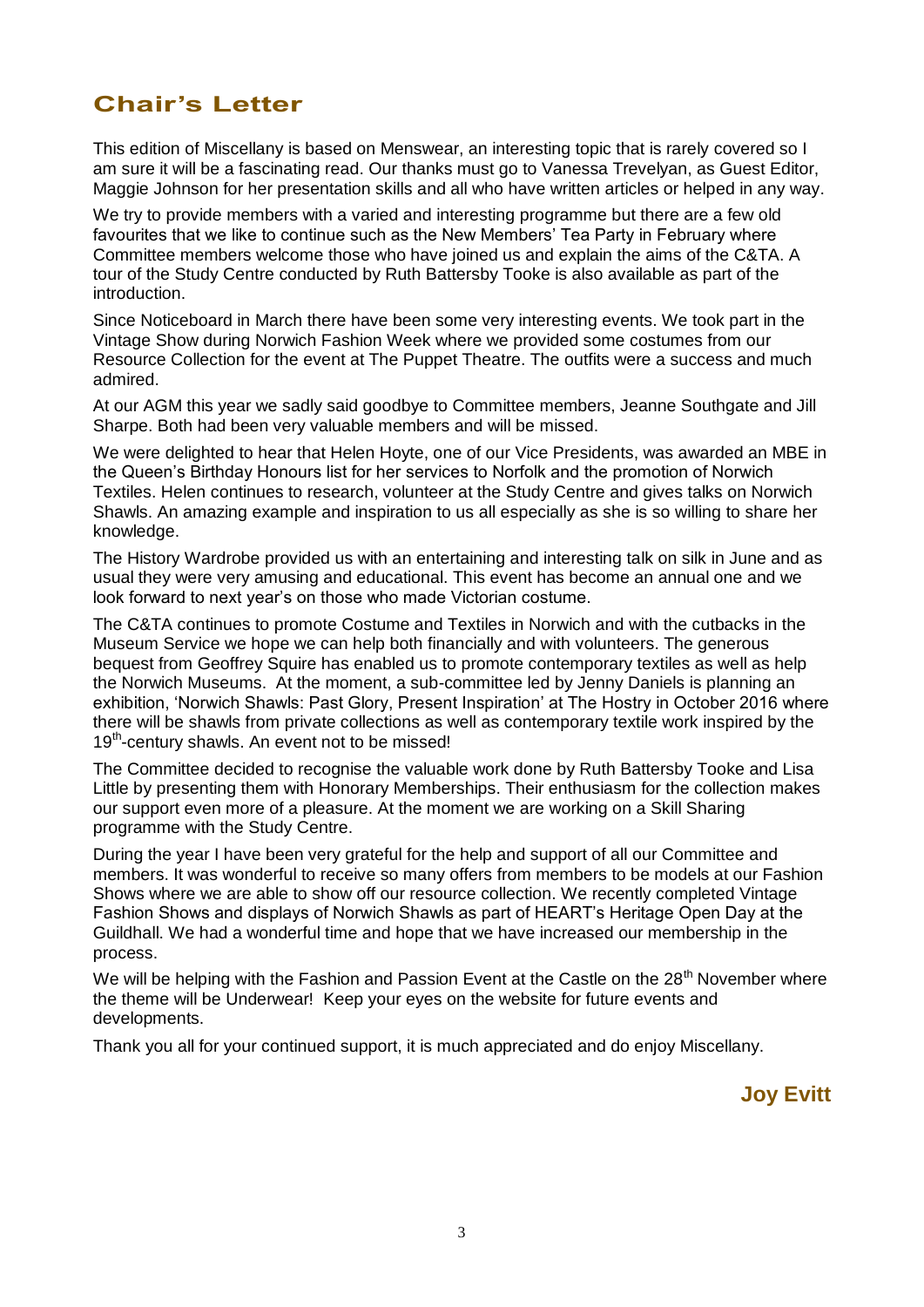### **One Man's Wardrobe**

F. Scott Fitzgerald's character, American Jay Gatsby, alludes to the archetypical well-dressed English gentleman by saying; 'I've got a man in England who buys me clothes. He sends over a selection of things at the beginning of each season, Spring and Fall.'

Major Maurice P. Walker was born in 1922, the year the novel *The Great Gatsby* was set. Chartered surveyor, town planner, civil engineer and head of project development for Norwich Union Insurance Services, he was, in short, a well-dressed gentleman whose substantial wardrobe was kindly donated to Norfolk Museums Service by his widow in 2009. The catalogue numbers 451 individual items and through his clothing we can read the story of a regular commuter who was not only ready to adapt his attire for the weather (*see right*) but also for his leisure activities, and who loyally shopped at long-established, quality outfitters.

Each of the 451 items has been measured, described, photographed and recorded onto our database which has taken over three years to complete. The clothing illustrates significant phases of his life; the earliest piece of clothing is Maurice's christening petticoat followed by his Hertford College, Oxford blazer (*second right)* and Royal Engineers Officer's service dress (*third right*).

*'The properly suited businessman needs a minimum of 6 suits to allow for rest and rotation, lifestyle and personal proportions should dictate the mix. A tailored suit can be built to accommodate any figure, even those with magpie tendencies'.* 

Editor of the *Tailor and Cutter,* 1962*.*

Maurice owned 45 suits and jacket and trouser ensembles, more than the minimum recommended by Savile Row. Every evening Maurice would empty his pockets, flip out the pocket flaps and hang his suits on the outside of his wardrobe to allow the creases to drop overnight. This follows the Savile Row suggested care of clothes routine, ensuring the garments would last a lifetime. The majority of these suits were made by F. A. Stone & Sons**<sup>2</sup>** , tailors trading for 137 years**<sup>3</sup>** . Many of these were made by Maurice's preferred tailor, Martin Dyngle, who told me that, when commissioning a suit, Maurice would insist on no joins to the facings, despite joins being the standard economical finish practised by F. A. Stone.

The suits can be dated very easily as inside the jacket pocket is a stitched-in label which has the customer's name and the date. All of Maurice's suits are cut from traditional cloth, and many are of Harris tweed. We have 23 fabric samples of cloth used by Maurice as a personal swatch reference. One of the four-piece suits was made from a blue-grey wool tweed called 'Lovert' which was especially woven for Maurice. The suit has trousers and plus fours; a style of breeches whose name alludes to the fact that they fall to 4" below the knee. These were tailored to match the waistcoat, triple-pleated Norfolk jacket and eight section doggie cap. From our copies of some of the original receipts from Stone's, this garment is receipted as a 'Special couture shooting suit' and cost £142.38 in 1973, the equivalent cost today being £1,204**<sup>4</sup>** . This price relates to the cutting and making - the cost of the cloth would be extra.

In addition to his suits, Maurice owned 10 tailor-made coats including his 'British Warm'**<sup>5</sup>** . The British Warm appeared around 1914 as a





**NWHCM : 2009.178.35** 



**NWHCM : 2009.178.36.1**

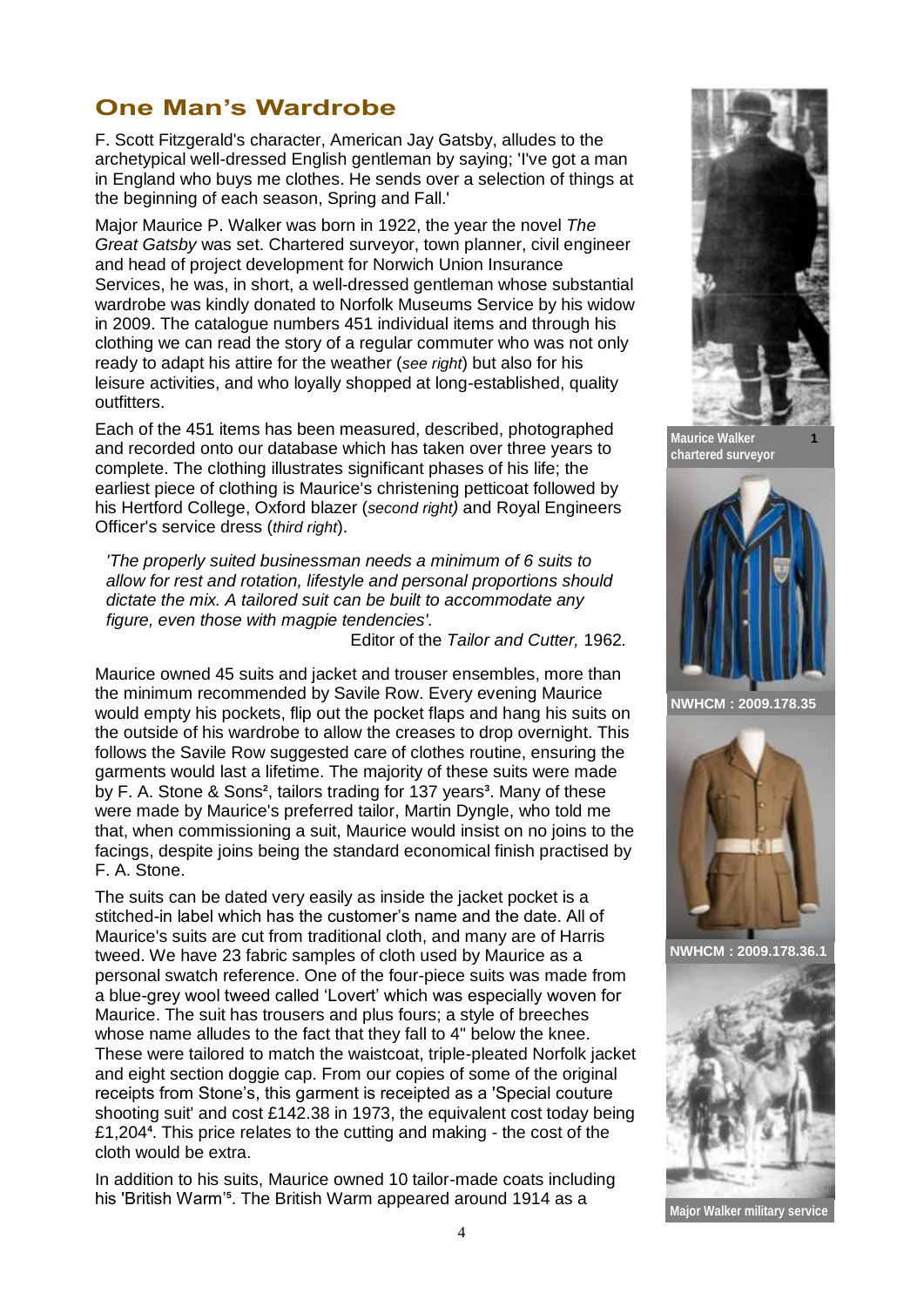military great coat for British officers and was made famous by Sir Winston Churchill. According to Scottish cloth-makers, Crombie, the term was coined to describe their version of the coat which was worn by 10% of soldiers and officers. Maurice's coat was made by F.A Stone in 1974 to a traditional design and typically is in heavy taupe wool with epaulettes and handmade leather buttons.

#### Included in the collection are:

**10 coats 45 suits 23 fabric samples 2 smoking jackets 10 pairs of plus fours 5 sets of evening wear 9 pairs of gloves**

**16 pairs of socks (some hand-knitted) 44 cravats, ties and bow ties 23 colourful handkerchiefs 16 white breast pocket squares 35 pairs of shoes, boots and overshoes 6 pairs of braces in assorted colours 3 pairs of denim trousers**

**28 hats 1 black umbrella 27 shirts 19 separate collars gaiters and garters**

He had shoes for every occasion, many of which were bespoke and include Derby, Oxford, brogue or half-brogue styles. Amongst the hats are a black bowler made by Herbert Johnson; 2 silk top hats made by Lock & Co; Rumsey Wells hats and caps which were named after local places such as the soft brown fedora called the 'Aylsham'; and flat tweed caps called the 'Reepham' and the 'Blofield' and the iconic Wells doggie cap called the 'Walsham'.

Some of my favourite items of leisure clothing include 3 pairs of denim trousers These are in slightly differing shades of blue and have been tailored by Stone & Sons. A quote from Diana Stone in a 1993 EDP article states;

*'We have made a pair of denim trousers for a man, but never jeans. We have been asked, but refused. I dread to think what my tailors would say.'*

Perhaps Maurice was the person to whom Diana is referring? They are trousers cut exactly the same as the other suit trousers worn by Maurice, except they are in denim material.

Of his sporting clothing we also have examples of a staghorn hunting whip, Herbert Johnson riding hat and handmade Davies riding boots, all worn when out with the West Norfolk Hunt. There is wet weather clothing for sailing including a green waxed jacket with integral buoyancy aid activated by a pressured gas canister, and a trapeze dinghy harness used with the Broads Yacht club. This practical clothing contrasts with the smart attire of the Royal Thames Yacht club mess kit. Other examples of his clothing come from his membership of the Groves Small Arms Club and his frequent fishing trips. There is also a host of other ephemera such as laundry drycleaning books which delightfully have instructions from Maurice, stating 'No starch in shirts please'.

Working on this collection has allowed me to map the dates of his suit purchasing, the height of which peaks in 1972 and continues until it reaches 1980. On first investigation it appears that some of these suits and jackets are of a lighter weight material than earlier creations, possibly due to the introduction of central heating for domestic and commercial use. Obviously there is much more to learn from this collection. Mounting the costume for photography has slowly but surely begun and the classic quality of the tailoring speaks volumes. The end goal is to share all of this wonderful traditionally-made bespoke wardrobe of a country and city gent; an archetypical Englishman.

### **Lisa Little, Curatorial Assistant Norfolk Museums Service**

<sup>1.</sup> Daily Mail clipping states; 'Cityman set us all an example yesterday. New technological Britain, we've been told, must be ready to meet change to survive. And yesterday Cityman did his bit, without even sacrificing brolly or bowler. He met change by switching shoes for gum boots. And, of course, he survived - in the slush and snow of Piccadilly'.

<sup>2.</sup> Founded 1874 by 3 brothers in Norwich, London and Gt. Yarmouth, they traded as military tailors and habit makers

<sup>3.</sup> Norma Cheney, a tailor with over 50 years' experience, has continued to trade under Norma Cheney, formerly Stones bespoke tailors at Robert Oliver's Menswear, Sprowston Road, Norwich.

<sup>4.</sup> [www.moneysorter.co.uk](http://www.moneysorter.co.uk)

<sup>5.</sup> Receipted in 1974 as costing £69.39, equivalent today is £702.00.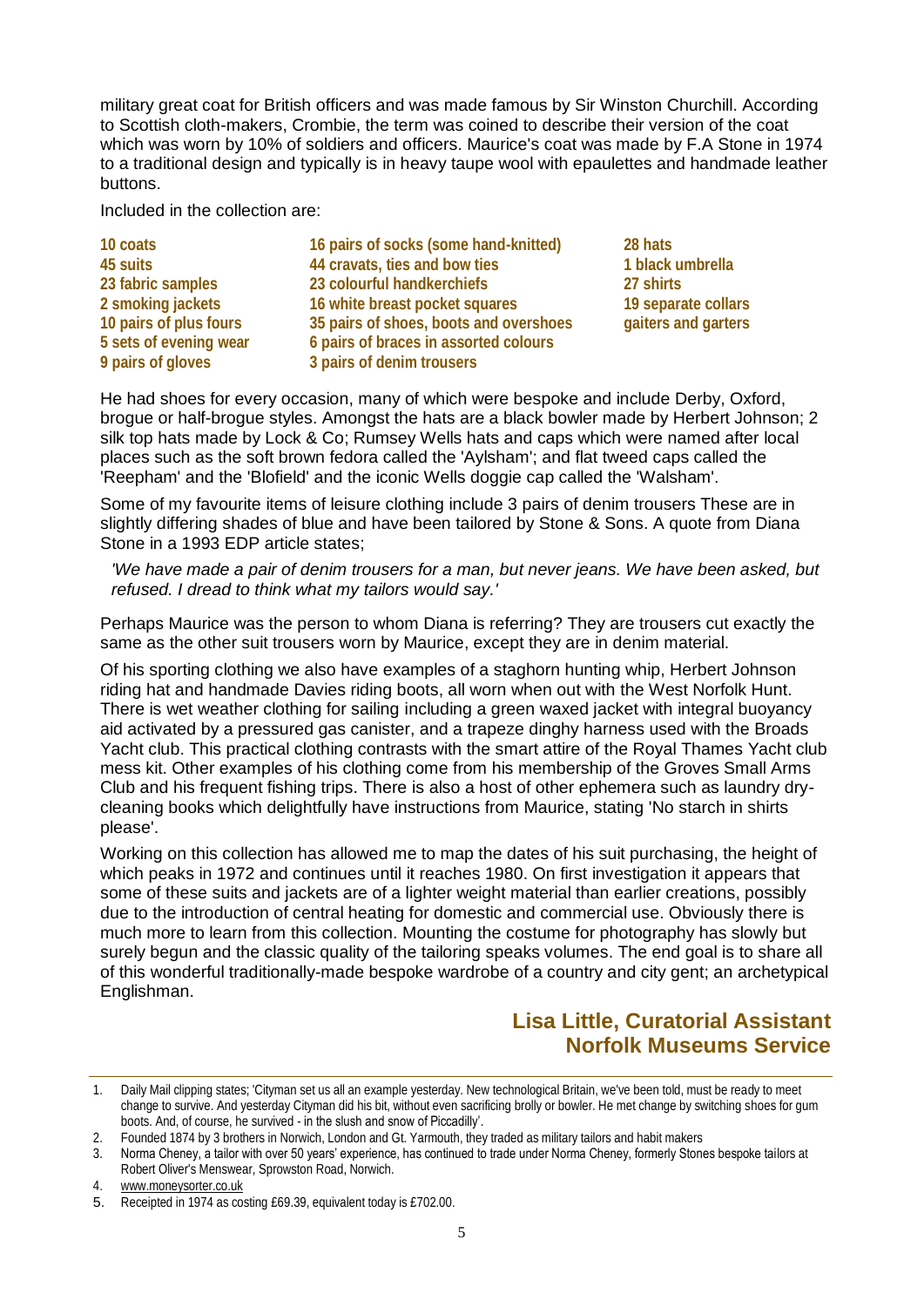### **Menswear collections in the Norwich Castle Study Centre, Shirehall**

There are over 1600 items of men's costume in the collection, dating from the 16 $^{\rm th}$  to the 21 $^{\rm st}$ century, ranging from elaborately embroidered silk waistcoats from the 18th-century to a mod revival parka complete with customised patches worn in the 1980s.

The menswear collection, which focuses on the everyday rather than high fashion, offers a valuable insight into changes in society as reflected in the clothing of an average British man over the last three hundred years. From a full suit to jeans and a jumper, the items in the collection demonstrate what was considered "appropriate" clothing for a middle class man on an average day – an outward expression of society's expectations and values at a given moment in history.

One of the stars of the menswear collection is a group of over 450 items of clothing owned and worn by Major Maurice P. Walker and described in detail in a separate article.

There are around 60 full suits in the menswear collection documenting the change in how and when suits were worn over the past 300 years, from the 18<sup>th</sup> and 19<sup>th</sup> centuries when a suit would be standard everyday wear for middle- to upper-class men, to the late  $20<sup>th</sup>$  century and beyond where more casual day wear became fashionable.

Waistcoats are another particularly strong area of the collection, with around 240 items dating from the  $18<sup>th</sup>$  to the  $20<sup>th</sup>$  century.

The full picture of how men dressed in the past can be seen in the collections of shirts, accessories, sweaters, underwear and nightwear, hats and shoes. Fashionable shoes from the 1960s and 70s are a strong area, including winklepickers, platforms, brogues and suede slip-ons. The collection also features clothing specific to youth subcultures, including the mod revival parka from the 1980s and an outfit worn by a "greaser" in the 1970s.



Dressing gown NWHCM : 1974.478.2

Norfolk Museums Service is rare in having an important collection of occupational dress comprising over 400 items of work wear and accessories, dating from 1785 to 2001, representing approximately fifty distinct occupations. Of particular interest is the collection of agricultural clothing, reflecting traditional occupations of the East Anglian region.

The sporting and leisurewear collection demonstrates changes in attitude and taste over time regarding sport and leisure, from riding and hunting at home to the later popularity of winter sporting holidays, beach holidays, and motoring trips, which were increasingly affordable.

In addition to the objects themselves, supplementary information on men's costume is available in the Resources collection, including books, fashion plates, studio and amateur photographs from the 1860s to the present day, and the Street Style archive – a collection of photographs taken on the streets of Norwich which record local people in their everyday clothing. The Street Style project began in 1985 and is updated with new photographs yearly.

#### **Ruth Battersby-Tooke**

This unique silk hexagonal patchwork dressing gown, sewn during World War I from silks dating from around 1890, was made by a mother for her son as he was convalescing from injuries sustained during the conflict.

The dressing gown was worn as an evening coat by subsequent family members before it was donated to the museum in Norwich. The accession register notes that the donor was a lady of great wealth, great energy and noted eccentricity. She was also an artist in an amateur capacity.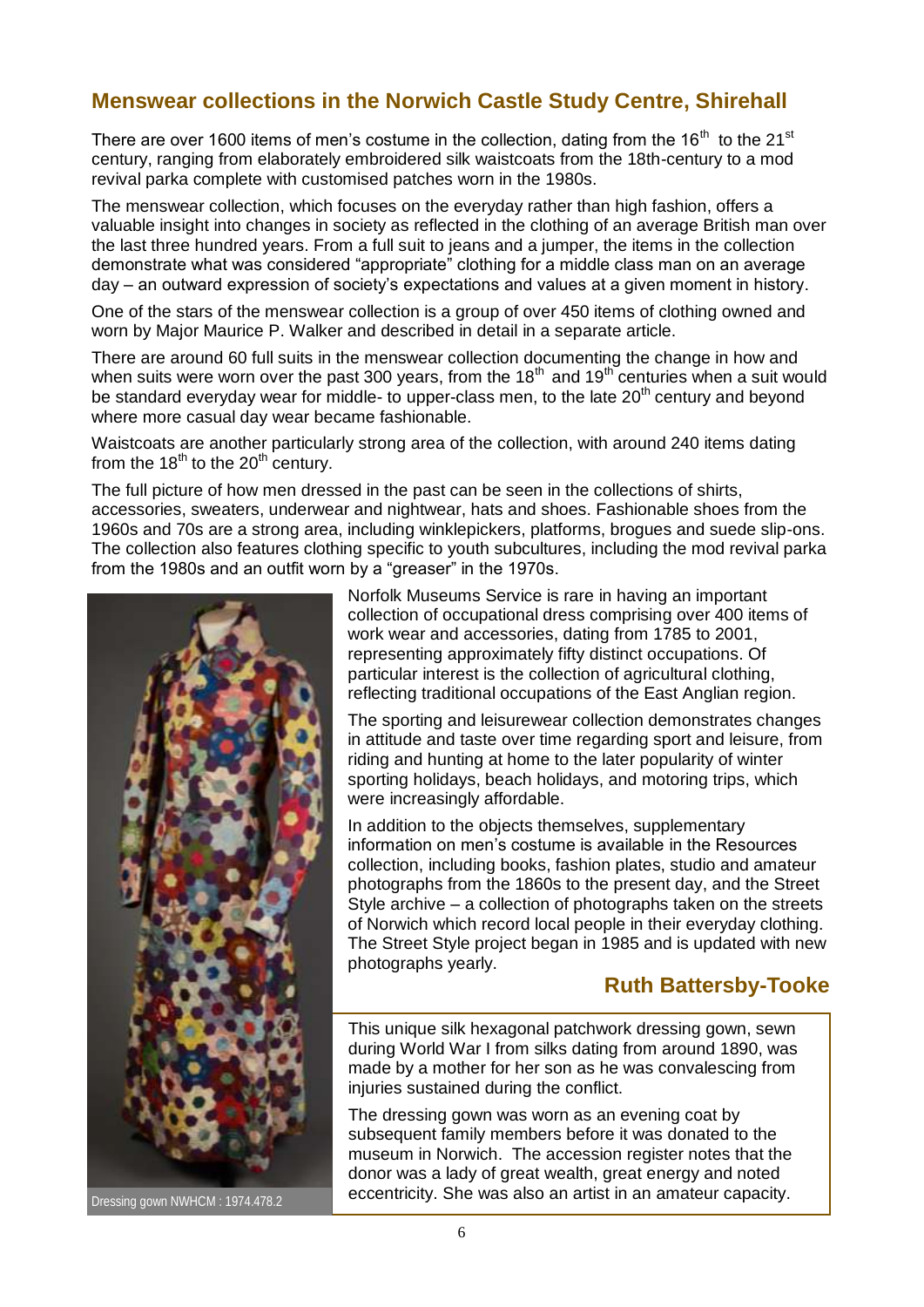

Pair of men's breeches in Holland (a linen textile) with

embellishments from an 18thcentury waistcoat.

The waistcoat pocket flaps have been placed on the knees, buttonholes can be seen down the leg on the right. These embellished breeches may have been made by a sailor on the dog watch (a naval watch between 4 pm to 8 pm).

The garment dates between 1790 - 1830.

A sailor's jacket in navy blue serge lined with white woollen cloth with blue glass button decoration, dated about 1805. This jacket was worn by John Ayres an old naval man who lived in St James', Norwich. He wore it regularly on Trafalgar Day.

NWHCM : 1941.5



Blue glass button decoration



Each pocket has two buttons with another to close the pocket, five buttons decorate the cuff.



To make an appointment to use the Library and Resources collection or to book a viewing of objects in the collection please contact us on 01603 223870 or email [ruth.battersbytooke@norfolk.gov.uk](mailto:ruth.battersbytooke@norfolk.gov.uk) or [lisa.little@norfolk.gov.uk](mailto:lisa.little@norfolk.gov.uk) We are happy to retrieve specific objects from the stores for individuals to look at or if you would like to get together a group of 6

people or more we can arrange either a Taster Tour or bespoke Study Session on a theme of your choice such as samplers and embroidery, quilting or costume and accessories from your favourite period, please telephone or email to check charges for groups and availability for individual and group bookings.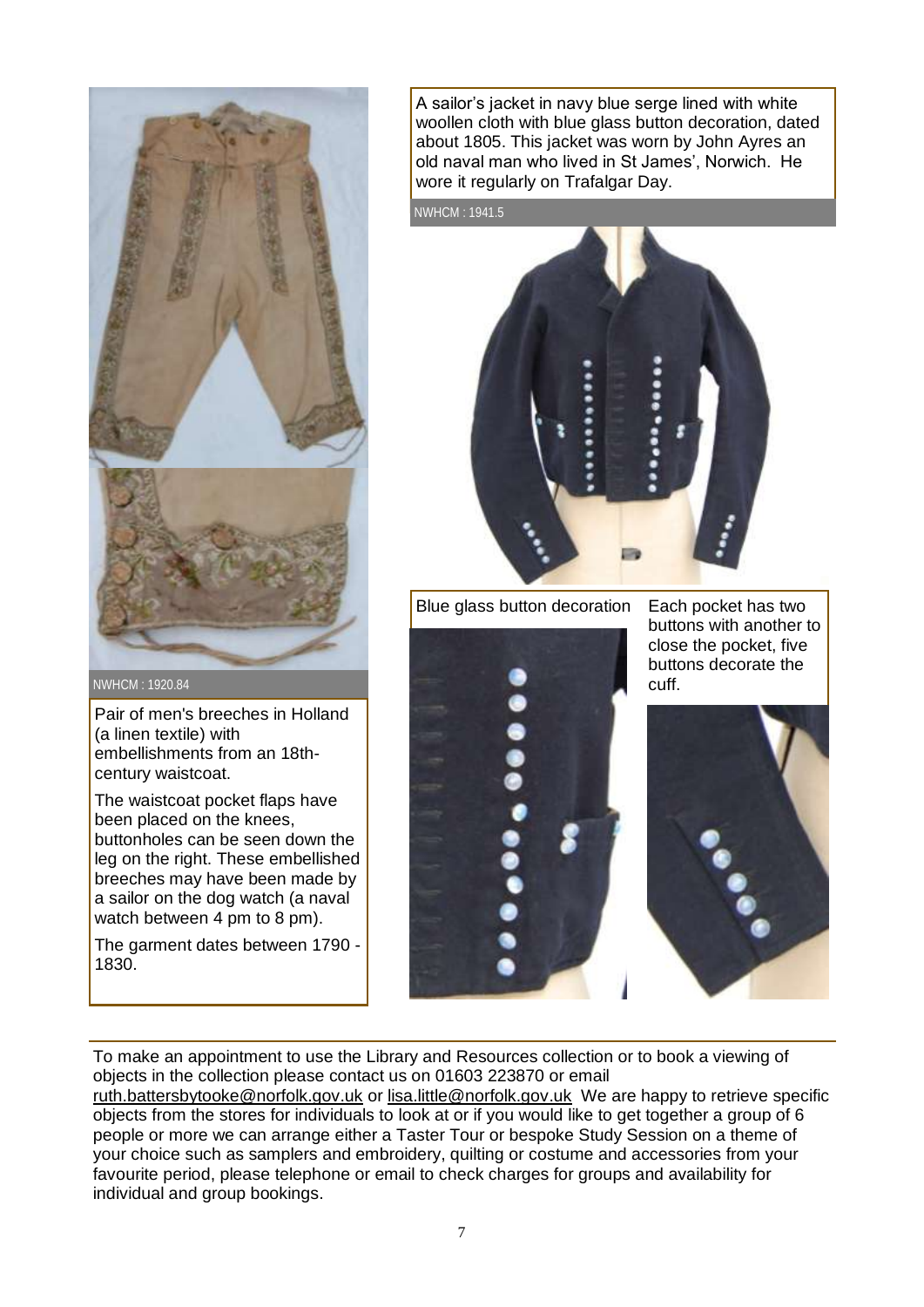### **Men About Town**



**Vanessa Trevelyan in conversation with John Last and Steve Miller about their fashion influences, likes, successes and failures**



Professor John Last, Vice-Chancellor Norwich University of the Arts

Steve Miller, Head of Norfolk Museums Service

#### **How would you describe your sartorial style?**

I like clothes, so I suppose I hope I look as though I am aware of fashion but neither trying too hard nor trying to look like a teenager!

Must try harder.

#### **Do you enjoy shopping for clothes, or does your wife/partner have to do it for you?**

I enjoy shopping for myself but also with my partner who encourages me to look at different things – often very wisely!

I do quite enjoy shopping for clothes, but it tends to be a fairly infrequent activity. I think Norwich is probably my favourite place to shop.

#### **What do you wear when you want to dress up?**

Suit every time - either with formal or casual shirt.

As I wear a suit at work, I like to dress down for going out – jeans, t-shirt and my current favourite fashion item, a dark green waxed blazer.

#### **Have you had a real fashion disaster, and, if so, what was it?**

White jeans circa 1970 – think Abbey Road cover (*detail below*) but without John Lennon's style!

There was the trilby (*example below*) in the 1980's, the red jogging bottoms in the 1990's and the green suit in the 2000's. I also wore a cream linen suit for my best friend's wedding in Holt in 2013 which I wouldn't call a disaster, but I wouldn't say I felt entirely comfortable in it either.

#### **What is the most expensive item in your wardrobe?**

Ermenegildo Zegna suit.

A navy Ted Baker 'Endurance' suit. I love the lining (*detail below*).



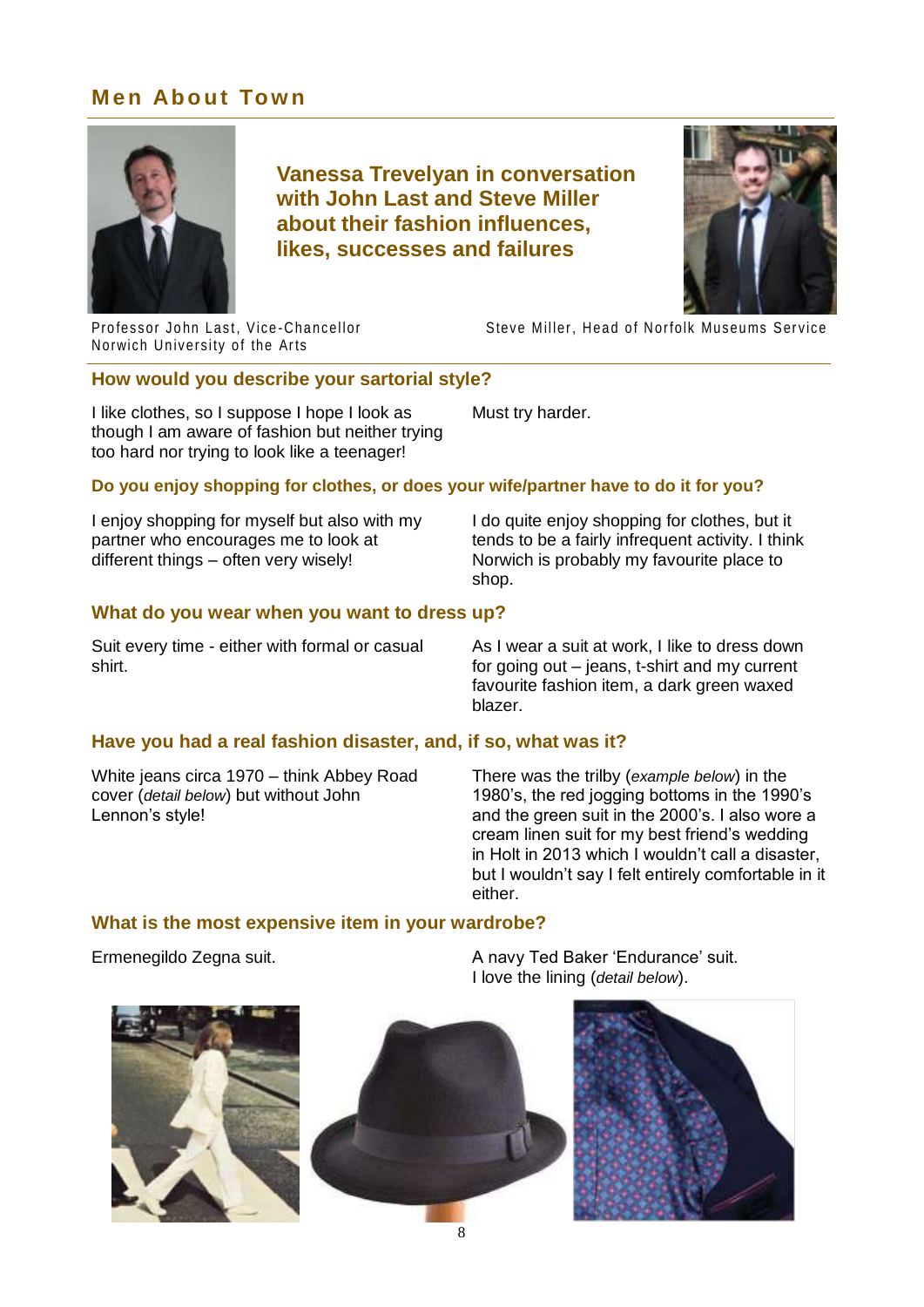#### **What is your most loved item of clothing?**

A choice between some of the ties I have amassed over the years – some Westwood, Smith and Moschino ones are old friends and still seem to look good, despite changing styles -- and my Westwood Tweed check coat. The commemorative edition Manchester City shirt that I wore to the FA Cup Final at Wembley in May 2011. We won the match, so I consider it lucky.

#### **If you could go back in time, which period in history would you like to live?**



Cavalier period – love the flowing look I think Tudor fashion was very elegant – who wouldn't want to go out looking like Sir Walter Raleigh?



#### **Do you feel that men are too constrained by what they can wear? Would you ever go down the Grayson Perry route?**

Grayson has a unique personal style and one not easy to emulate! That said, men are now much freer to express their personality in their dress with far fewer formal constraints – ties are no longer compulsory and nor are hats which was not the case when I was a young man. I am encouraged to see more personal expression in men's clothes – much credit to this is due to people like Sir Paul Smith who has championed men's tailoring and dress within a classic style but with a certain added style.

I do think men are more constrained in terms of what they can wear, though in some ways we're lucky. For a formal dinner, for example, men get to wear black tie which is very easy compared to the myriad of choices women face. I'm not sure I'd ever go down the Grayson Perry route, though – I've not got the legs, I'm afraid…

Editor's note

- Ermenegildo Zegna is an Italian luxury fashion house producing men's suits for its own labels, as well as suits for Gucci, Yves Saint Laurent, Dunhill and Tom Ford.
- Ted's iconic Endurance collection combines quality fabrics and hidden detailing, with timeless traditions and modern designs.
- Cavalier nobleman 1625-1640 source: *Historic Costume in Pictures*, Dover Publications, 1975, Braun & Schneider
- Sir Walter Raleigh and his son, Walter,1602, artist unknown, National Portrait Gallery, London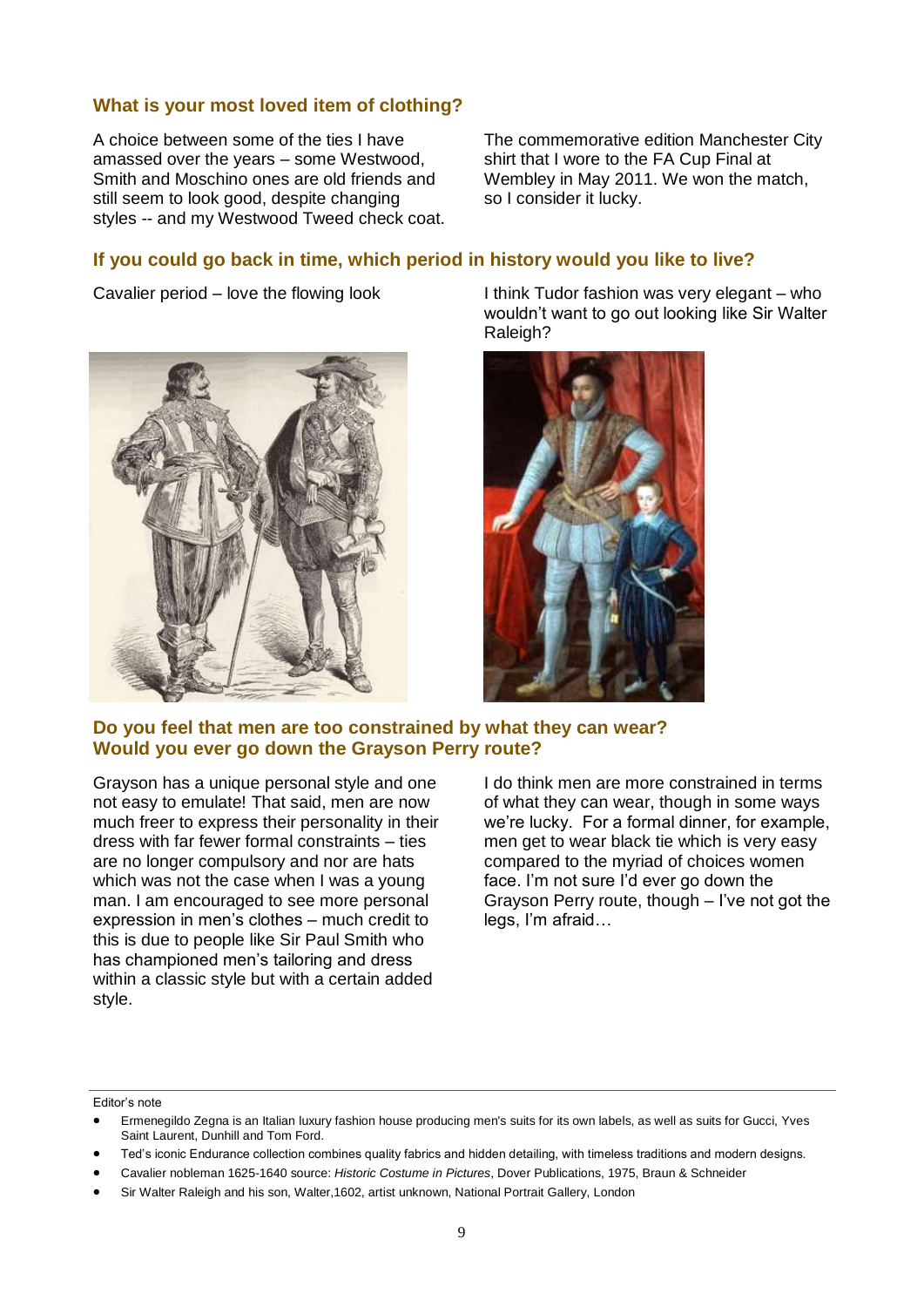### *Masculine Habits***: a manuscript by Geoffrey Squire**

The late Geoffrey Squire (1924-2011) was a generous benefactor to both C&TA and the Costume & Textile Study Centre. Whilst researching his archive, which is held at Shirehall in Norwich, an unpublished manuscript titled *Masculine Habits, 1850-1970*  came to my attention.

Written in the late 1970s, it is mostly typescript with the last two chapters in his characteristically elegant handwriting. There is also a mock-up of the dust-jacket and frontispiece, and text with illustrations for the early chapters, and a substantial package of assorted images. This text would have followed his earlier book, *Dress, Art and Society* (London 1974), but unfortunately the commissioning company went out of business.

*Masculine Habits* is a title which beguiles the reader. Are these "masculine habits" of behaviour or of dress? Squire's manuscript offers an unusual approach to masculine attitudes to dress and its wearing over this period, as its eight chapter headings reveal. Like the manuscript's title, these also present a cryptic play on words, and suggest masculine habits like "Killing Time", "Roughing it amongst the Rough", and even "Subversive Activity". The reader is made instantly aware that this is no dry linear account of men's fashion in this period, but an erudite and entertaining review underpinned by serious scholarship. For several years, Squire was a curator and lecturer at the V&A, a tutor for Sotheby's, and he was also a very successful amateur theatre designer. His sources range over contemporary literature including trade journals, the visual arts, film and popular culture.

In the first chapter "Marking the Difference", Squire sets out perceived differences between masculine and feminine dress, seen as the "craft" of men's tailored clothing set against the "art" of dress for women. The tailor's craft produces perfectly-fitted clothing to ensure a valued uniformity and conformity of dress for his client, and it relies on hand-sewn construction retaining vestiges of the paddings, stiffenings and front fastenings used by his 16<sup>th</sup>-century ancestors. On the other hand, women's clothing was, and still is, subject to endless variation and change. Squire sees this as a reiteration of the Great Renunciation and Seduction principles of James Laver and C.W. Cunnington.

As can be expected, the "Straight and Narrow" chapter deals with tailoring, including American influences long before the arrival on our shores of well-dressed GIs. However, "Uniform Systems" deals not with "uniforms" but the development of the ready-to-wear industry which created affordable and acceptable "off the peg" suits as an alternative to bespoke outfits or second-hand, or even fourth-hand, slop-shop garments. Elsewhere in this manuscript, Squire charts the considerable influences on men's tailoring after the Second World War from a new generation of tailors in London including Cecil Gee and John Michael and in Italy, Giorgio Armani.

On the subject of "Killing Time", Squire discusses changes in masculine habits of killing, whether in war, bloodsports or simply of time, and how these occupations have influenced masculine costume. He takes the morning coat as an example, and traces its origins in 17<sup>th</sup>-century casaque coats used for hunting, followed by swallow-tailed ridingcoats and the Newmarket Coat leading to today's formal dress frequently seen at weddings. He commented wryly that, with "its bloody ancestry forgotten", this garment is now *de rigueur* for royal garden parties and "for viewing a few ritualised racing events, the nearest it now ever gets to a horse!" Of the lounge suit, he observed that this was the first and only suit for men which is "entirely peaceable in origin", owing nothing to military activity or blood sports. Designed for lounging by the privileged at leisure, it has since become for many their daily working-dress for business and most formal occasions.

In the same chapter is an illuminating case study of the Norfolk Jacket, in which he demonstrates convincingly to this reader how the 19<sup>th</sup>-century shooting garment became an antecedent of the Second World War battledress blouse. The Norfolk Shirt or Blouse Jacket was developed by about 1866 into the Norfolk Jacket, a long woollen jacket which was skirted, pleated, waisted and belted, and had deep patch pockets. When part of the Norfolk Rig, it was worn with matching knickerbockers, knitted stockings, gaiters and laced ankle boots. This outfit was made popular by the Duke of Norfolk and the Prince of Wales, and was even suggested by Sir Garnet Wolseley in 1873 as suitable uniform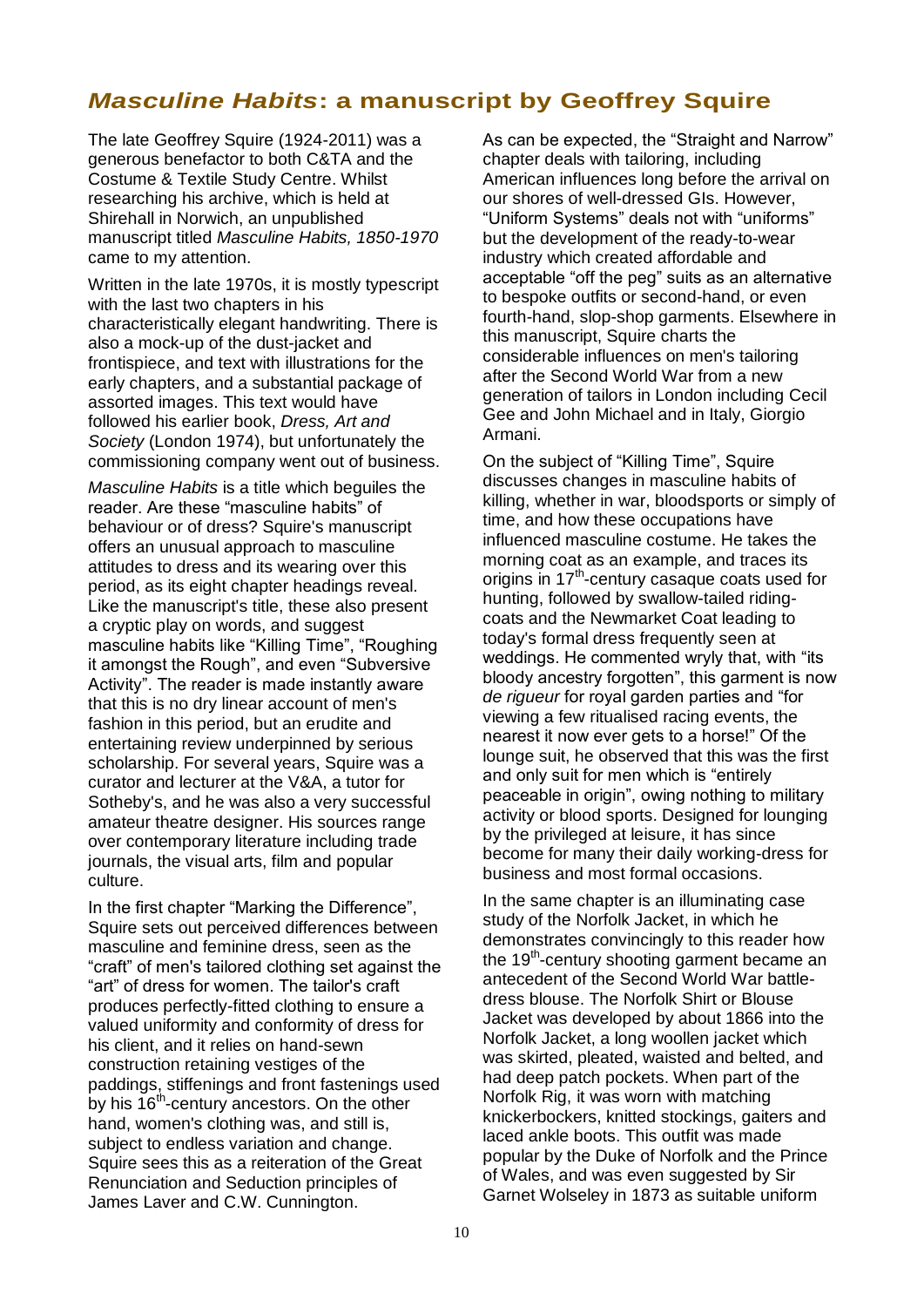for officers of his West Africa expedition. The basic design was modified for field uniform in the Great War, and in 1938 it was modified yet again to create the battle-blouse of the Second World War, by removing the jacket skirts and stitching the patch pockets from the skirts onto the uniform's trouser legs. The Safari Suit is another spin-off from the Norfolk Suit, and the author describes 1968 versions in cyclamen satinised cotton and even velvet. Both types of suit were still going strong at this period with a classic Norfolk design from Jaeger in 1969 and a safari suit from Yves Saint Laurent in 1971.

The subversions described in the chapter on "Subversive Activity" seem by today's standards quite harmless but at times could rock established codes of practice in acceptable dress. Dressing to please oneself, and failure to conform, could be seen as dangerously effeminate or even anarchic. Squire records reports of indignation felt in Piccadilly when Lord Randolph Churchill was spotted wearing tan shoes with a top hat, and other subversives included not just Oscar Wilde but Dickens and Disraeli. The 20<sup>th</sup> century had its own dangerous subversives too of course, most notably Edward VIII, later the Duke of Windsor. However, to stand out from the crowd was always a slightly risky activity, even in the 1950s and 1960s, as the New Edwardians and Teddy Boys were to discover.

"Roughing it amongst the Rough" is an exploration of the influence of romantic myths on masculine dress, whether as a misremembered idyllic pastoral past or the Wild West and the life of the cowboy, and how working-dress was appropriated for everyday clothing and leisure wear across society. Levi Strauss's workmen's rivetted denim pants, Breton sailors' striped knitted shirts, fishermen's sweaters and also ski-wear are just a few examples in this chapter, and he also explores the powerful symbolic influences of Wild West spectaculars, novels and films, especially John Schlesinger's 1969 film *Midnight Cowboy.* Film also was seen as influencing the "ton-up" boys in their leathers on their motor-bikes, and elsewhere he saw a sartorial game being played out with pre-faded denims, expensive suede outfits and embroidered boots. As to "Flower Power", whilst he regarded it as "an anarchic muddle". the author observed how it contributed to a release for men's fashions from the strictures

imposed by 19<sup>th</sup>-century fashion, even if it did mean men in kaftans, and eventually "medallion man".

In the final survey of masculine habits headed "The Boys and the Bands", Squire observed that the arrival of the New Edwardians, and later on the Teddy Boys, meant the end of "Renunciation" as these young men intended to be recognized. The new tailors had a lot to do with change, as did transatlantic influences like "preppie" campus-style, Bill Haley and the Comets, and Elvis Presley with his blue suede shoes. The Beatles, who were dressed by Tommy Nutter, had an instant general appeal as "nice guys", and he saw them set against the "bad guys" image of the Rolling Stones. Punk he described as "ripped rags and safetypins", and he hated the idea of massivelyoversized garments.

In the conclusion of his review of one hundred and thirty years of masculine fashion, Squire questioned whether men really are more conservative and less adventurous in dress than women, and suggested that change, if needed, would be brought about by the new women designers of men's clothing and also the influence of the high street on Savile Row. His last words on this were "So perhaps after all someone has managed to make some difference to masculine habits."

The text demonstrates Squire's shrewd observations of the contemporary scene and in one aside on 1960s fashions, he commented on the immense difficulties in dressing oneself in a back-zipped tubularcollared shirt. From another source in the archive I learned that he was indeed a follower of fashion at the time, and maybe even a "subversive", when he recalled attracting more than usual attention when sporting a Nehru suit under a maxi-coat with a Coke hat in Jermyn Street. However, on the rare occasions when I was privileged to meet him when he was a volunteer at the Costume & Textile Study Centre, then based at Carrow House in Norwich, in the early 2000s, he was always soberly and impeccably dressed.

As I hope that I have shown, this manuscript offers an unusual perspective informed by a scholarly and discerning eye on the history of masculine costume and it is a loss that it never reached publication.

#### **Jenny Daniels**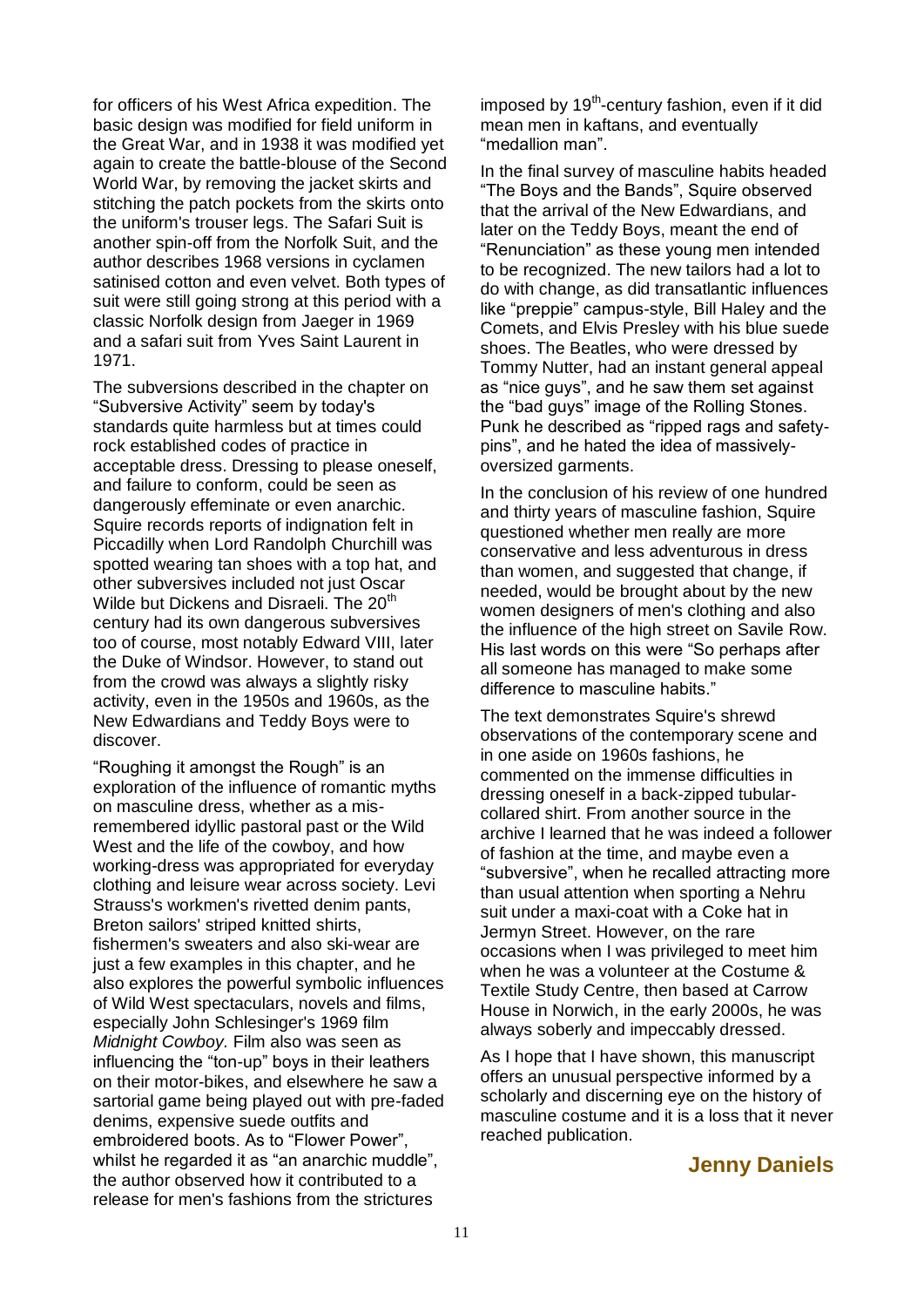### **Bespoke Tailoring in Norwich**



There is no substitute for tailoring perfection, though it comes at a price perhaps that few of us can afford. Sadly, F.A.Stone & Sons closed its shop on Timberhill in May 2011 after 137 years of trading in the city, when Diana Dewing, the granddaughter of the shop's founder, retired at the age of 80.

Established in 1874 on the Prince of Wales Road before moving to Timberhill, one of the last family tailoring businesses in Norwich was the renowned tailors F.A.Stone & Sons. The firm was started by Frederick Adolphus Stone, a cutter and tailor, who was much in demand by Army officers based at the barracks at Norwich. Appointed by the regiments, the tailor specialised in uniforms and often had to visit officers when they moved away. Some years ago a young officer who had joined the Royal Anglians went to F.A.Stone for a dress uniform. On giving his surname he was told: "Ah yes, about the same size as your father, Sir".

Diana Dewing (nee Stone) remembered her grandfather's room in the Prince of Wales Road premises being full of beautiful red cloth and lots of gold braid. When her father joined the business he wanted to widen it by making other clothes besides uniforms, which her grandfather refused to consider. After several years of battling, her father won but conditions were imposed. Her father was allowed to make other garments as long as his father never saw them, and they were not allowed to be on display in the shop. Customers had to be seen early in the morning or late in the afternoon and this went on for many years. When her grandfather retired all that changed and the business expanded.

Traditionally at Stones there was no compromise: suits, jackets, riding breeches or riding habits were made from the finest cloth, cut from a specially ordered length and built to the customer's exact measurements and requirements. There would be three fittings and many hours would be spent in hand-sewing.

At one time there were 40 cutters and sewers working at the Prince of Wales Road premises but gradually it became harder to find skilled workers. A timeless suit or jacket built (the word preferred by the firm for the way garments were constructed) by Stone's Tailors would last more or less for a lifetime depending on how it was treated. Garments were made with enough cloth to accommodate an expanding figure, and elbows reinforced with leather when necessary.

Latterly, F.A.Stone & Sons carried a range of ready-to-wear suits but only in the finest quality. Jeans would not be made but a request for denim trousers would be acceptable to the tailors!

The Stone legacy survived initially as Stone's Bespoke Tailoring Ltd, and then as Norma Cheney Bespoke Tailors based in Norwich and London's Savile Row. Long-term employee of F.A.Stone & Sons, Norma started her career at 15 with a 5-year apprenticeship as a ladies' coat-maker. Her specialism was trouser making, but she tailored everything from coats and skirts to vests and country wear. With over 50 years' experience in tailoring, she carried on the tailoring tradition with more than a few notable former clients, including Max Bygraves and Lord Mountbatten.

#### **Helen Hoyte, MBE**

Additional information from the Eastern Daily Press, February 2012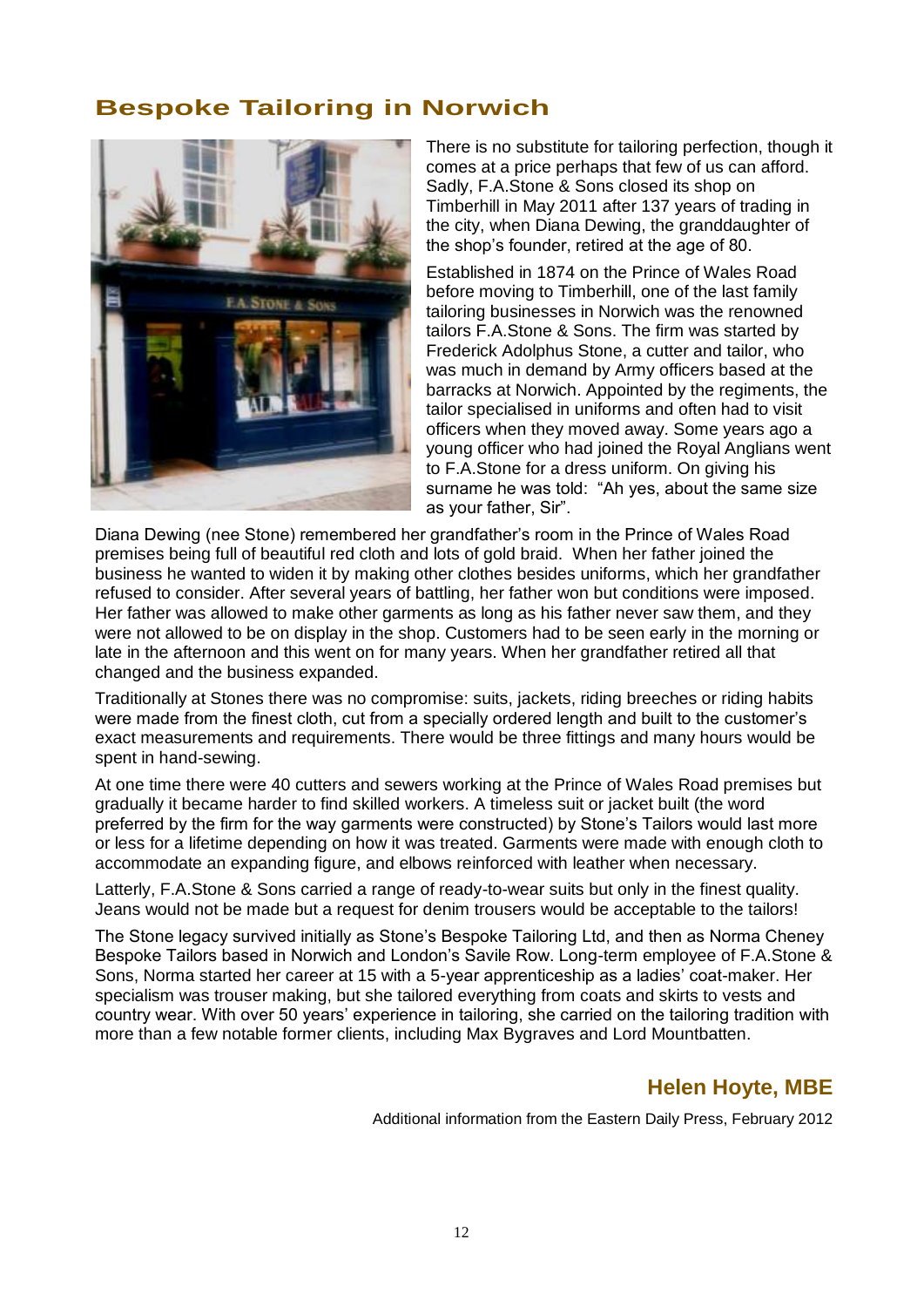

A one piece men's bathing costume in red cotton jersey fastening on the shoulders. The v-neckline, armholes and legs are edged with black tape. It dates from about 1920.

**NWHCM : 1987.258.22**





Men's swimming trunks, in maroon from the 1940s. **NWHCM : 1975.230.218.2**

stage 2, They have a Bukta label and date from the 1960s.

**NWHCM : 1989.92.5**



**NWHCM : 1989.99.2**

**Twentieth-century Men's Bathing**

**1950s**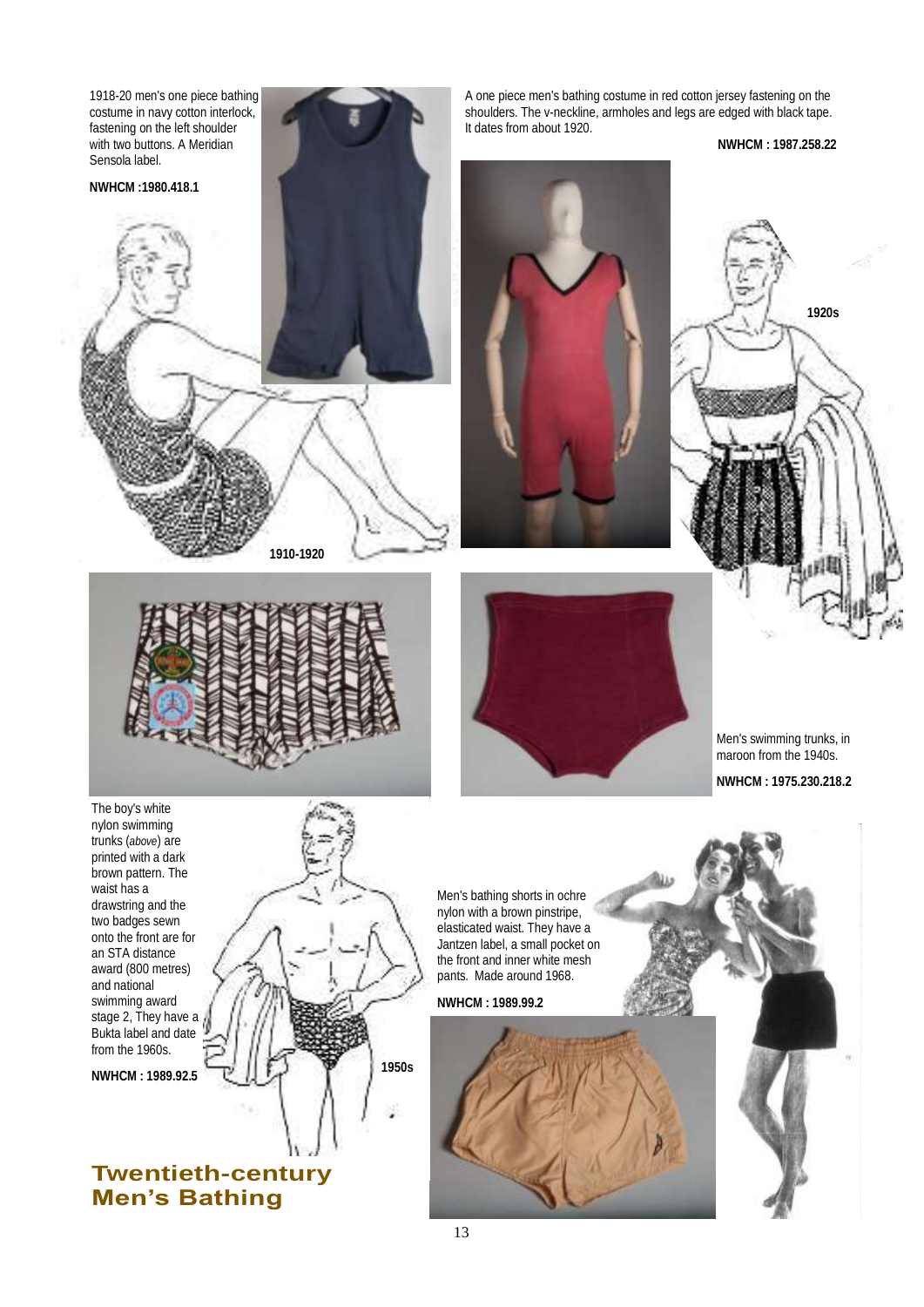### **Unashamed luxury – waistcoats in the 18th century**

Norfolk Museums Service has a particularly strong collection of waistcoats, with around 240 items dating from the 18th to the 20th century. The 51 dating from the  $18<sup>th</sup>$  century are mainly fashionable formal, wedding or court costume in luxurious satin or silk. Many of the items also feature exquisite embroidery in silk, and even glass embellishments and spangles.

The majority of these items represent the best dress of upper-class gentlemen who could afford to own such beautiful outfits, and whose social standing afforded them the opportunity to wear them. The very nature of court or best dress means that it is much more likely to survive than everyday costume as it would have been worn rarely and looked after by the original owner, and subsequently kept for its beauty and fine workmanship.

A large proportion of the waistcoats have been adapted with gussets, panels or strings to allow for expansion, showing that these luxury items were greatly valued and intended to last as the owner grew more portly with age.



A knee-length waistcoat with a front of satin damask and a linen back in deep purple faded to brown, with forepart skirts angled slightly away from

the waist and overlapping at side vents. It is buttoned from neck to waist. Standing collar, pockets with bow-shaped flaps, sham buttonholes; back vent panels inserted in side seams and forepart skirts stiffened with canvas. The waistcoat damask is patterned with leaves and flowers highlighted with panels of dark brown glass beads. Dated about 1720 to 1740.

A collarless, and sleeveless, knee length waistcoat in green ribbed silk, dated about 1730 to 1740. Forepart skirts diverge slightly from below the waist and overlap at the side vents. The garment is buttoned from neck to waist and has bow-shaped flap pockets. The pockets, front, and bottom edges are covered with gold thread and applied gold net embroidery in a large leaf and flower pattern.

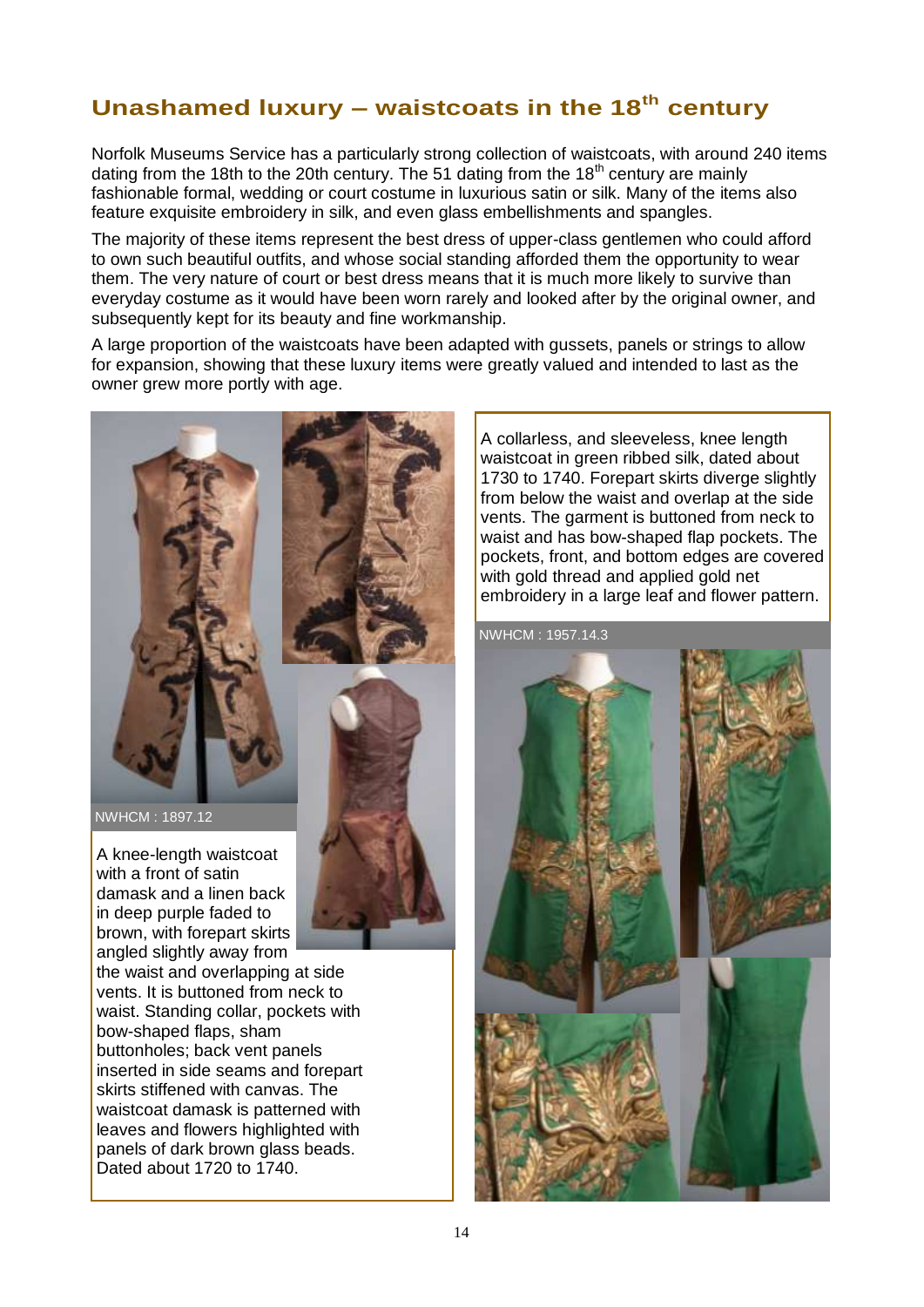NWHCM : 1978.570.1

Waistcoat with an ivory satin front and natural cream Holland back. Sleeveless, singlebreasted with forepart skirts diverging sharply from waist and overlapping at side vents, buttoned from stand collar to point of divergence. Pockets with shaped flaps, fronts covered with multi-coloured fine silk embroidery, 8 vertical wavy stripes of trailing flowers with large flower sprays down front edges, along the bottom, on the collar fronts and pocket flaps. 10 buttons, satin covered with black embroidered border and pink embroidered star. Dated about 1775 to 1785.

**Ruth Battersby-Tooke Vanessa Trevelyan**

A straight waisted Newmarket style waistcoat with a front of fawn woollen twill and a linen back Single-breasted with standing collar, small reveres overlapping the chest. The front and back are the same length. Two welted pockets, the foreparts of which are embroidered in a diagonal pattern with moths and butterflies in the centre diamond-shaped lozenges, with net inserts where the pattern lines cross. The insects are in shades of brown, yellow and white silk. Dated about 1785 to 1795.







15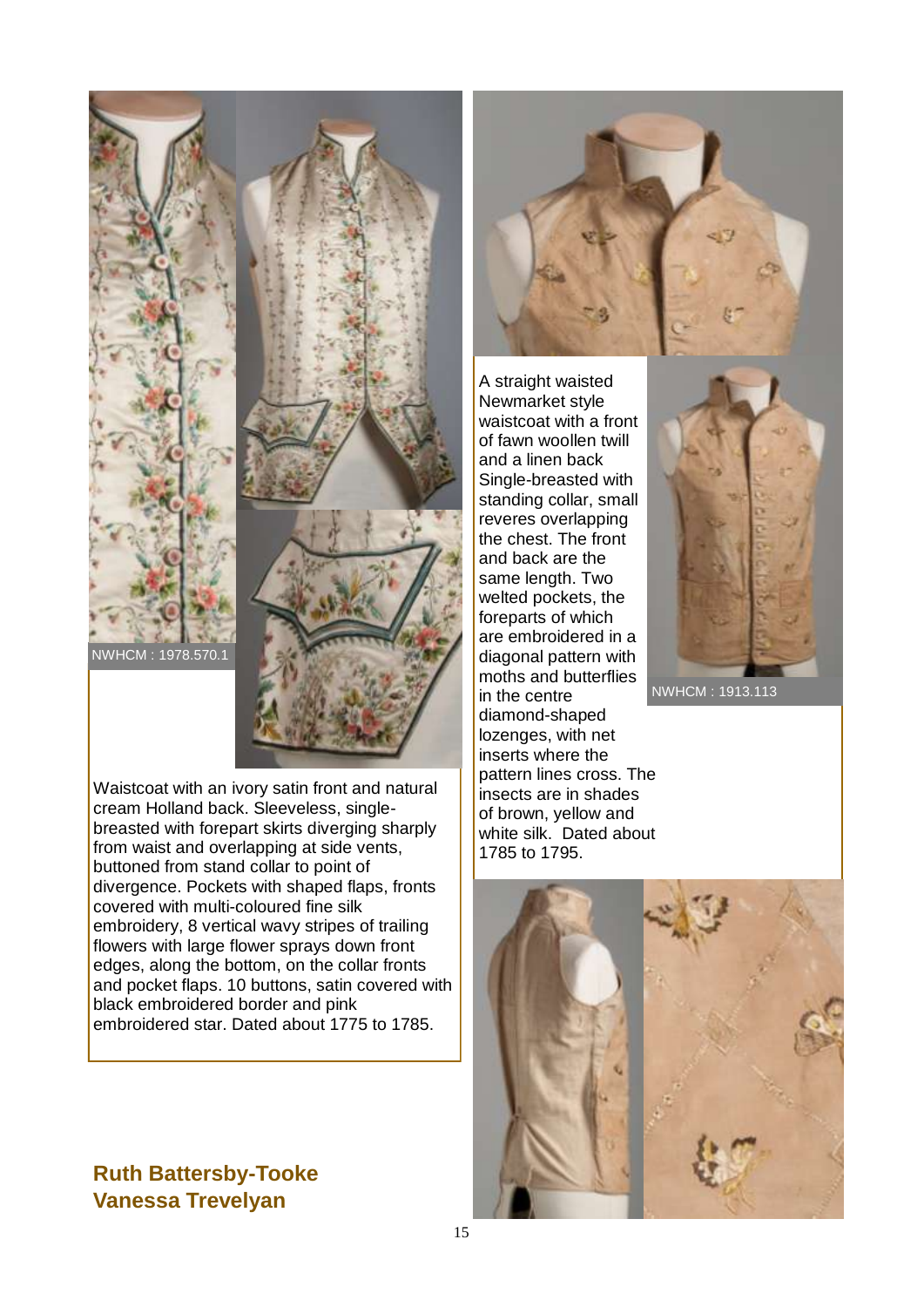### **Men's Street Style in the 20th century**

The changes in masculine dress in the mid to late  $20<sup>th</sup>$  century were eruditely chronicled by Geoffrey Squire. Men broke out of their tailored uniforms and showed that they could, once again, dazzle with their sartorial ingenuity. Norfolk Museums Service has some significant items of street style where clothing is adapted or customised to reflect the wearer's affinities.

The style of the Greaser developed from the Rocker subculture in the mid 1960's as a rebellious statement after the famous Mods and Rockers clashes of 1964. Where the Rockers proclaimed a rock and roll authenticity, the Greasers adopted a style of heavily adorned and customised leather and denim jackets. This example (*below*) is in two parts, a denim jacket with cut-off sleeves worn underneath a leather jacket festooned with fringing, badges and patches. This jacket was donated to the costume collections, at that time in Strangers' Hall, in 1973. On looking through the correspondence for the acceptance letter we find the words of the curator at the time, Pamela Clabburn… "Sheer 1970's! How to phrase it on the accession list so that the very non-trendy committee will pass it is somewhat of a puzzle – but passed they will be!" It seems that although this is a man's jacket it was worn by and donated on behalf of a young woman by her mother, I would love to know more of that story!



This iconic jacket (*next page top)* is often referred to as our Sgt. Pepper jacket and has been on display in three exhibitions over the past decade. There is a small blue paper label inside the jacket with information common to all army surplus garments which gives the date of manufacture as October 1913. The jacket was sold at one of the boutiques around the Carnaby Street or Portobello Road area in the late 1960s as emblematic of the psychedelic fashions of the time, typified not only by the Beatles but also by Jimi Hendrix. One of the famous Carnaby Street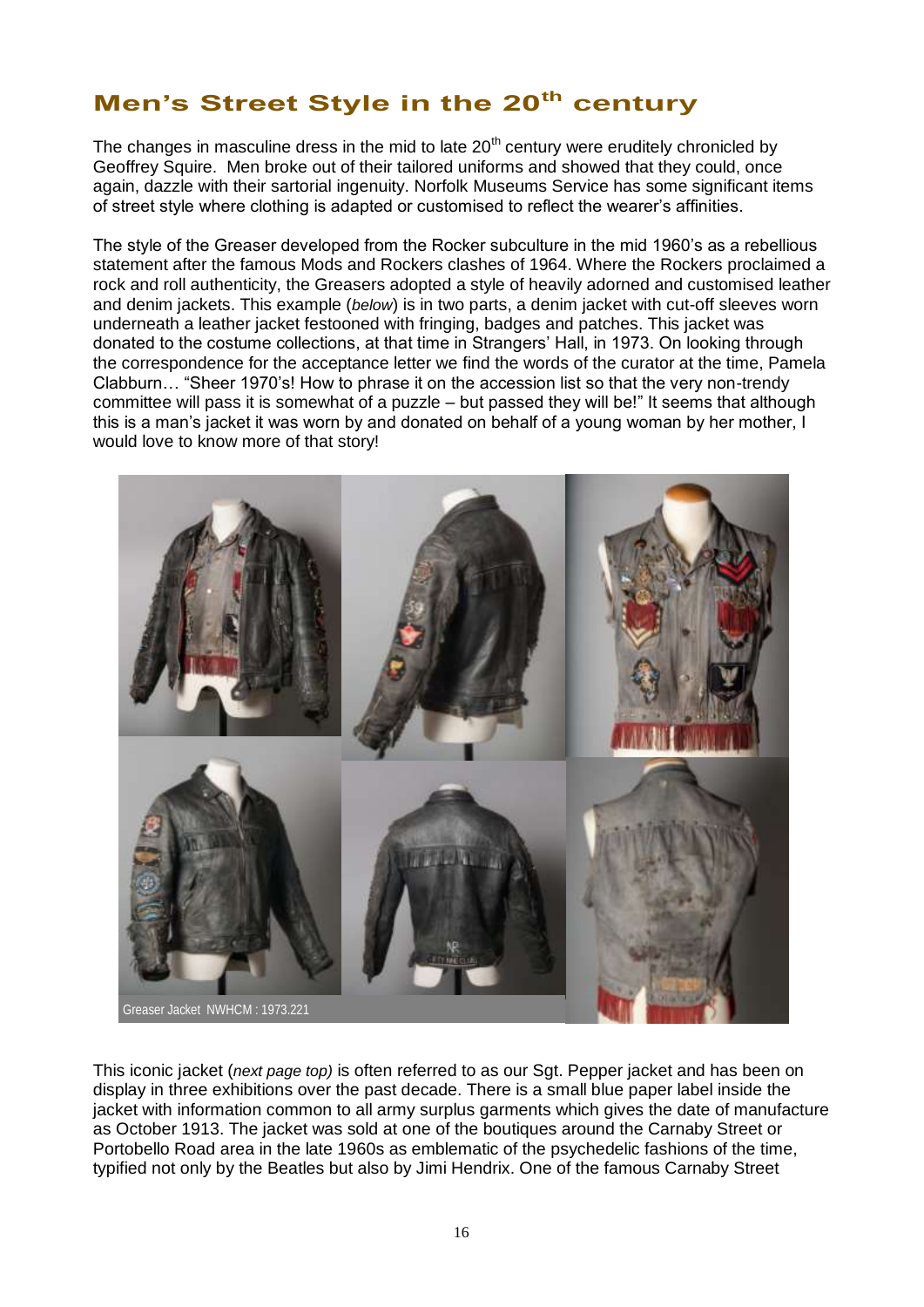

boutiques which sold these army surplus jackets was named 'I Was Lord Kitchener's Valet'. The adoption of military uniform was a statement of anti-establishment attitudes, but one which looked very dashing, especially when teamed with frilly shirts and bright flared trousers, completing the attire of the male peacock.

The jacket below dates from the early 1970s and represents the Teddy Boy revival movement probably best summed up by looking at the band Showaddywaddy in their shiny bright Ted suits with lime green or shocking pink neon socks accessorized with beetlecrusher shoes with deep crepe soles and D-rings to secure the laces. One of Malcom Maclaren and Vivienne Westwood's first enterprises was the boutique 'Let it Rock' which sold Ted revival gear in a 1950s style setting with faux leopard skin covered walls and a jukebox in the corner. This particular example was purchased by me before I became the Curator of Costume and Textiles, from Oxfam on Magdalen Street for the princely sum of £17.99, I could not leave it there in the shop! Although I am really pleased it has ended up in the collections as a great example of cut and colour that perfectly epitomises the 70s Ted, it is with frustration that we have to record 'Wearer unknown' on the documentation, I would dearly love to know more about this story too.



Another example of an object purchased from a charity shop (*overleaf*), this time in 2008, and donated by a friend of the collections, this is one of my absolute favourite garments in the collection not only because it is a great example of Mod style but because as an object it yields up its secrets on close examination. On the surface and from a distance it appears to be a typical parka worn by a Mod to cover his or her smart Italian sports casual gear from the rigours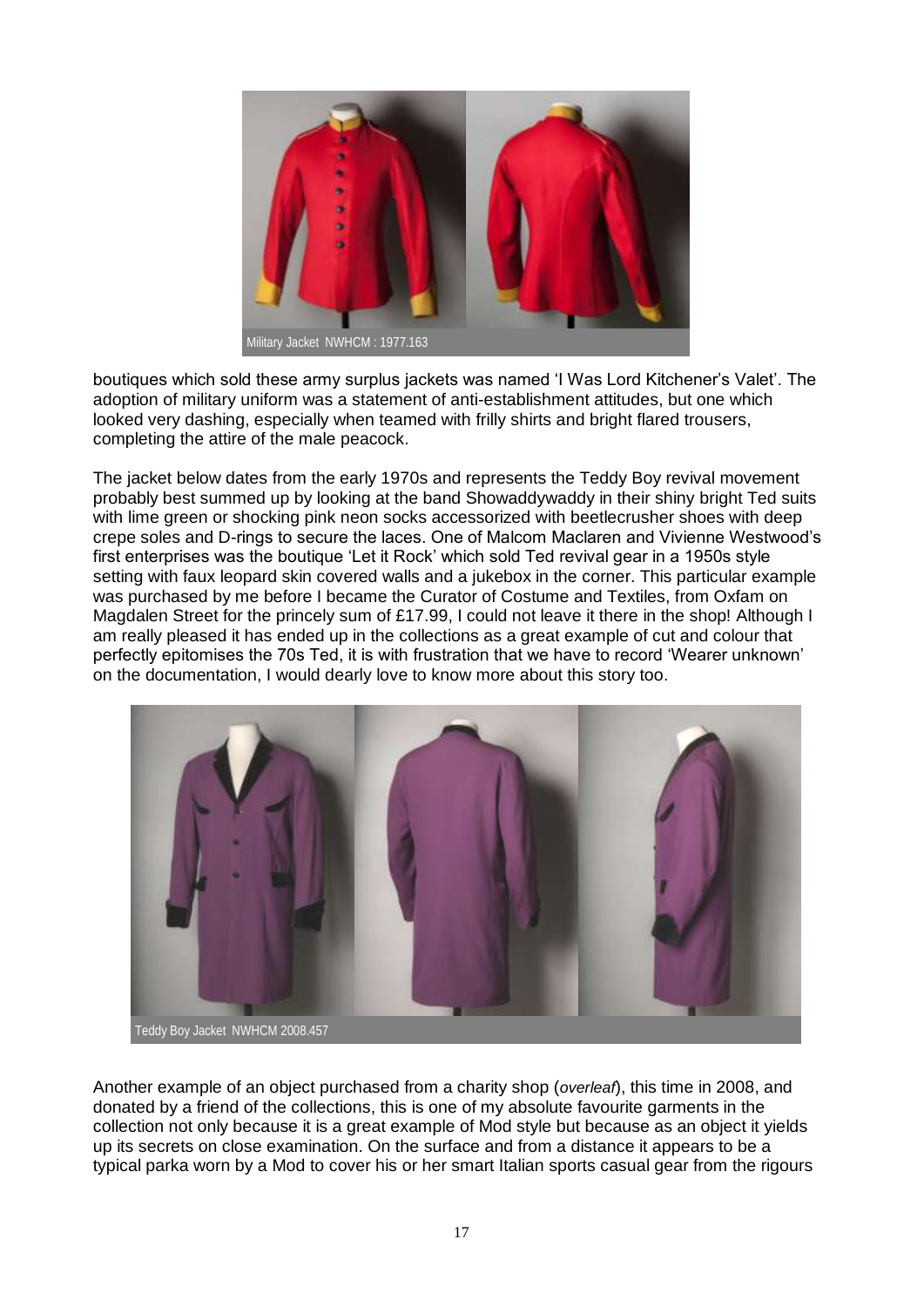

of riding a moped in the British weather. The Mods of the 1960s selected the parka, an American military garment developed for the wet conditions of the Korean War, to use as a sort of duster coat to protect their clothing, and as is the case with so much street style, utility leads to iconic status. Our Mod parka is a hybrid, the jacket is an MK65 model, made in 1968 but the hood is from an MK51 parka, it has been pleated to take in some of the fullness of the hood and sewn on to the jacket. The jacket itself has been taken in by some three inches on either side, it was already a size SMALL as recorded on the label. Then there are added in pockets, the wearer has cut new openings to create extra pockets which are lined with jersey cotton, more specifically 1970s t-shirts, one of which is printed with the Legend 'Football Star'. Such a clear physical representation of someone putting aside the playthings of childhood and stepping into a new identity, part of a tribe.

### **Ruth Battersby Tooke Curator, Costume & Textile Collections, Shirehall**

## **C&TA News**

#### **Skill-sharing and the C&TA**

We would like to establish a system of skill-sharing within the C&TA membership. We are sure that many of you have textile knowledge that it would be wonderful to share, whether it is a technique such as knitting, a skill such as pattern cutting or perhaps a memory or a piece of clothing that you would like to share with others.

The aims would be both to involve present members on a direct basis and to attract others to join the Association, to engage with and to learn about costumes and textiles. We are also thinking about capturing these skills, and/or memories of using them, orally for present and future generations. The 'tuition' would be on an individual or a group basis, one session or several according to the need, and would be held at the Shirehall where the collections will be available for use.

If you are interested in taking part in the scheme, whether as giver or receiver, please let us know. If you think that it would be a good idea, or have suggestions, please contact us too. It promises to be a rewarding scheme for all.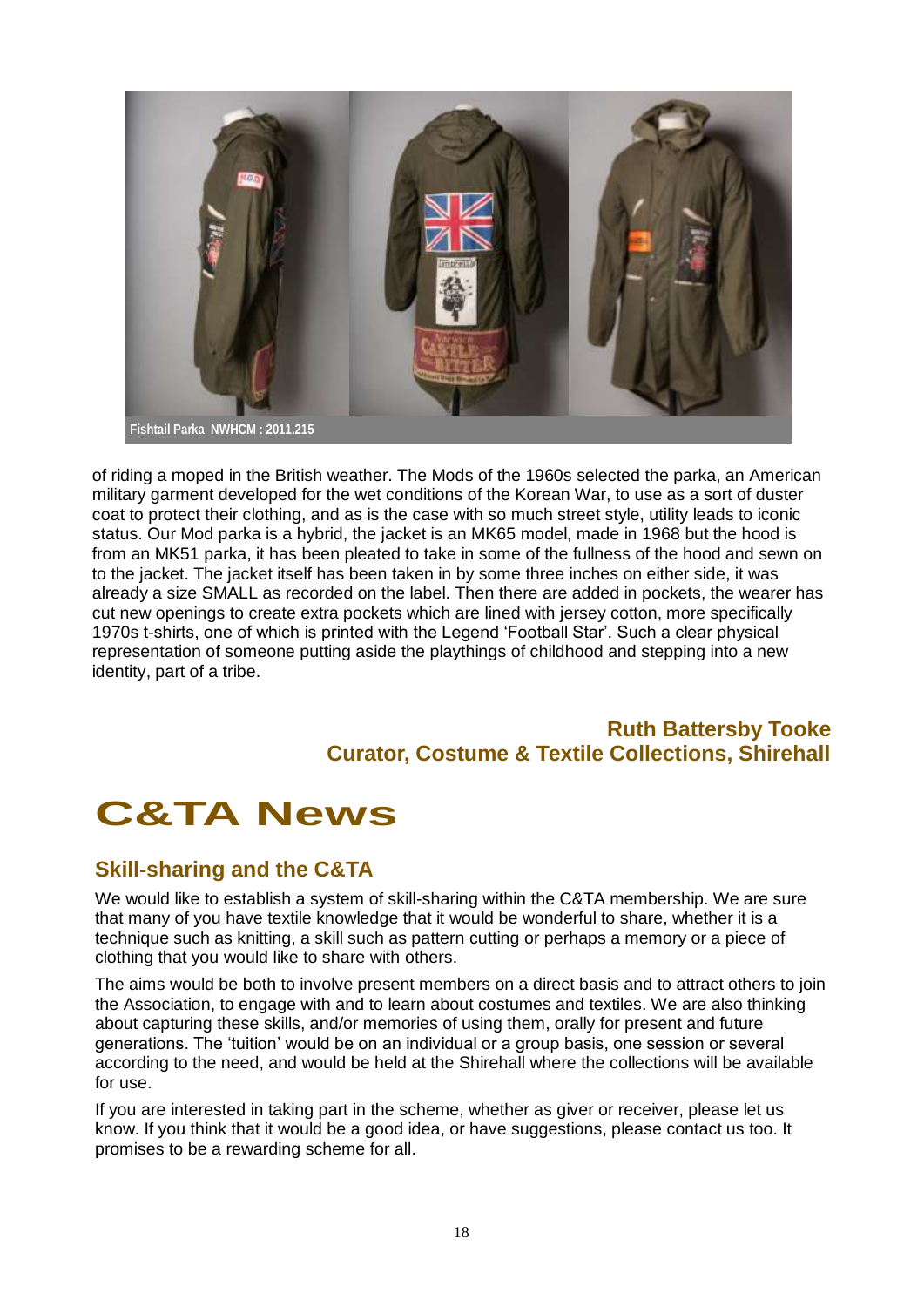### **C&TA Resource Collection**

The association holds a collection of garments dating back to the 1830's which can be used for display or study. This is in no way part of the museum collection, as the items are not of "museum quality", but are used to publicise the C&TA, and help us raise awareness of Norfolk's important textile heritage. We have used items from our collection several times this year when taking part in events such as Norwich Fashion Week, Heritage Open Days and Swaffham Arts festival.

We are currently re-organising the collection into a larger storage space and working on a database. We hope to create more opportunities for members to see and handle these items as part of future events.

Most garments and accessories in our store have been donated by members, so if you have an item which has an interesting history, technique or construction and would like to discuss how it might be used by the C&TA please contact us. Contact details below.

#### **Isobel Auker**

### **Advance news of 2016 Norwich Shawl exhibition**



Norwich shawl made by Bolingbroke & Jones

Norwich Shawls: Past Glory, Present Inspiration The Hostry, Norwich Cathedral, October, 2016.

The C&TA will be putting on a major exhibition in 2016 themed around the Norwich shawl.

**Sponsorship of the Exhibition Catalogue**

It has been suggested that C&TA members might like to sponsor the production costs of the catalogue that will accompany this exhibition.

Any amount will be most welcome, however small. Donors/sponsors will be listed alphabetically in the catalogue in recognition of their generosity.

The amount donated will not be listed, and donors preferring to remain anonymous will have their wishes respected.

This is a way for all members to be able to contribute, if they so wish, to the success of this exciting event highlighting our rich textile heritage and contemporary textile art on this theme,

Contact details below.

Thank you

**Jenny Daniels Exhibition Chair**

#### **Members email addresses**

We occasionally send emails to members to let you know of exciting events or ways to be involved with the Association. We would also like to send out membership renewals by this method to save on postage, although you would still receive your membership card by post.

If you do not receive updates from us, we probably don't have your up-to-date email address. Please contact us, so we have your correct details.

#### **How to contact the C&TA**

Contact us through our website: ctacostume.org.uk, by email: ctacostume@gmail.com, or write to us at: C&TA, c/o Shirehall, Market Avenue, Norwich NR1 3JQ